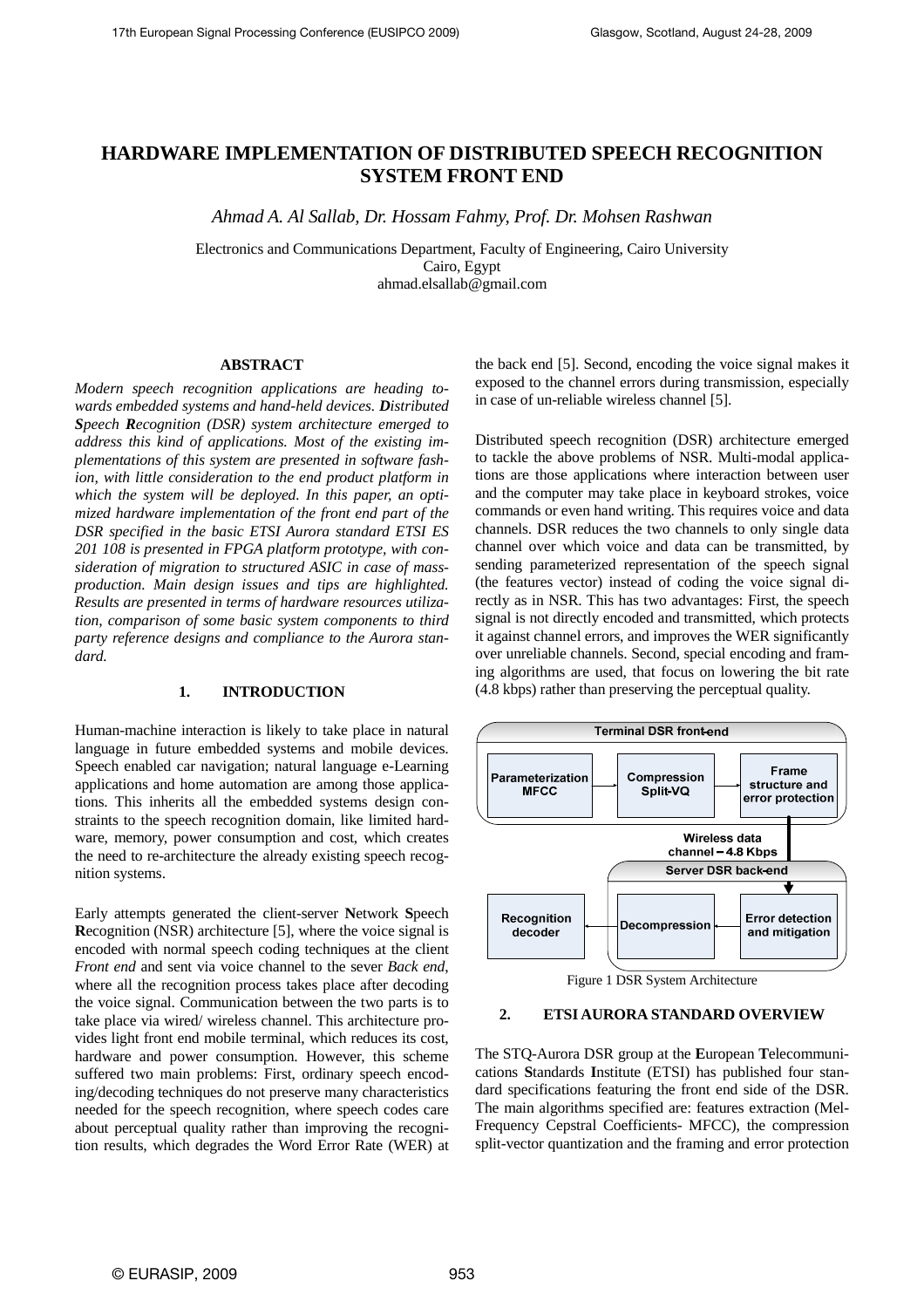algorithms. The front end algorithm block diagram specified in [3] is shown in Figure 2. Three sampling rates configurations are supported (8, 11 and 16 kHz), where the frame length, frame rate and frame overlapping varies according to the configured sampling rate. For the three configurations, the input speech frame shift interval is 10 ms. The features vector (14 features) is compressed into 7 indices using split vector quantization algorithm. The compressed speech frame is then formatted in a multi-frame packet format, where the target data rate out of the front end is 4.8 kbps.



Figure 2 Block diagram of the Front end algorithm in Aurora Standard ETSI ES 201 108

In the following, we will present a proposal for a hardware implementation of the front end part of the basic standard.

## **3. HARDWARE IMPLEMENTATION**

In our design, **F**ield **P**rogrammable **G**ate **A**rray (FPGA) design style is chosen for prototyping and migration to structured **A**pplication **S**pecific **I**ntegrated **C**ircuit (ASIC) is chosen for mass production. The customization capabilities offered by this style gives flexibility in optimizing the hardware utilization and area in the target chip, which reduces the final product cost. In addition, this style is characterized by its low power consumption, which makes it suitable for hand-held battery powered devices.

The design proposed here is either optimized for memory resources or for processing time. As appears in Figure 2, the algorithm has many complex components, like Hamming window, LogE, FFT, LOG, DCT and many others. Those components contain complex non-linear trigonometric, logarithmic and other complex functions that can be either calculated on the fly, or stored in a Look-up table (LUT), like the Hamming window factors or the trigonometric functions, which requires extra memory. Some hardware optimized numerical algorithms exist to calculate such functions, like the **CO**rdinate **R**otation **D**igital **C**omputer (CORDIC) [7], which was used extensively in the memory optimized solution to calculate complex functions instead of storing their results in a LUT, which comes on the expense of extra processing time. On the contrary, the time optimized solution chooses to store the look-up table (LUT) of such functions, which reduces the required processing time.

The idea of having two solutions comes from the relaxed time constraint on the system, where the frame rate specified in [3] is 10 ms. The net processing time available for the front end part is only 9.16 ms after removing the header and CRC overheads, which is relatively relaxed time compared to nowadays chip frequencies, hence, giving room for optimizing hardware by using hardware optimized, but time consuming algorithms like CORDIC. On the other hand, if time is critical for the user of the chip, the other time optimized option is also available.

In the next sub-sections, some main components of the system will be discussed.

## **2.1 CORDIC Core**

The CORDIC algorithm is used extensively in this design, due to two main reasons; first, its hardware implementation is highly optimized, where it utilizes only adders/subtractors, shift registers and one look-up table. This simple hardware can perform a lot of complex functions, ranging between trigonometric, hyperbolic and linear functions, which are the three types of the algorithm. Second, the accuracy of the result is high in small number of iterations, and simple convergence constraints.

The main target of the algorithm is to rotate an input complex vector by certain angle; this is called the *rotation mode*. The other mode is the *vectoring mode*, where it is required to align the input vector to the x-axis. The combination of the three types with the two modes of the algorithm can give a very wide range of complex functions.

A simple, configurable hardware is presented in [7]. Table 1 and Table 2 show the usage of the CORDIC in our system, and the corresponding configuration. Table 1 shows the usage of CORDIC in both time and memory optimized solutions, while Table 2 shows the extra usages in the memory optimized solution only. For more information about how the functions are calculated, please refer to [7].

| ranchons are cancamical prease refer to 17 p |               |           |  |
|----------------------------------------------|---------------|-----------|--|
| Usage                                        | Type          | Mode      |  |
| FFT magnitude                                | Trigonometric | Vectoring |  |
| LogE                                         | Hyperbolic    | Vectoring |  |
| Hardware divider                             | Linear        | Vectoring |  |
| Non-linear tranform                          | Hyperbolic    | Vectoring |  |

Table 1 CORDIC usage in both time and memory optimized solutions

| Usage                        | Type          | Mode     |
|------------------------------|---------------|----------|
| Hamming<br>window<br>factors | Trigonometric | Rotation |
| FFT twiddle factors          | Trigonometric | Rotation |
| DCT cosine                   | Trigonometric | Rotation |

Table 2 CORDIC usage in memory optimized solution only

In time optimized solution, only two CORDIC cores are needed, the first to calculate LogE feature, and the other one to be re-used between the FFT magnitude, the natural logarithm of the Mel-filter output and hardware divider. In memory optimized solution, a CORDIC core is needed for the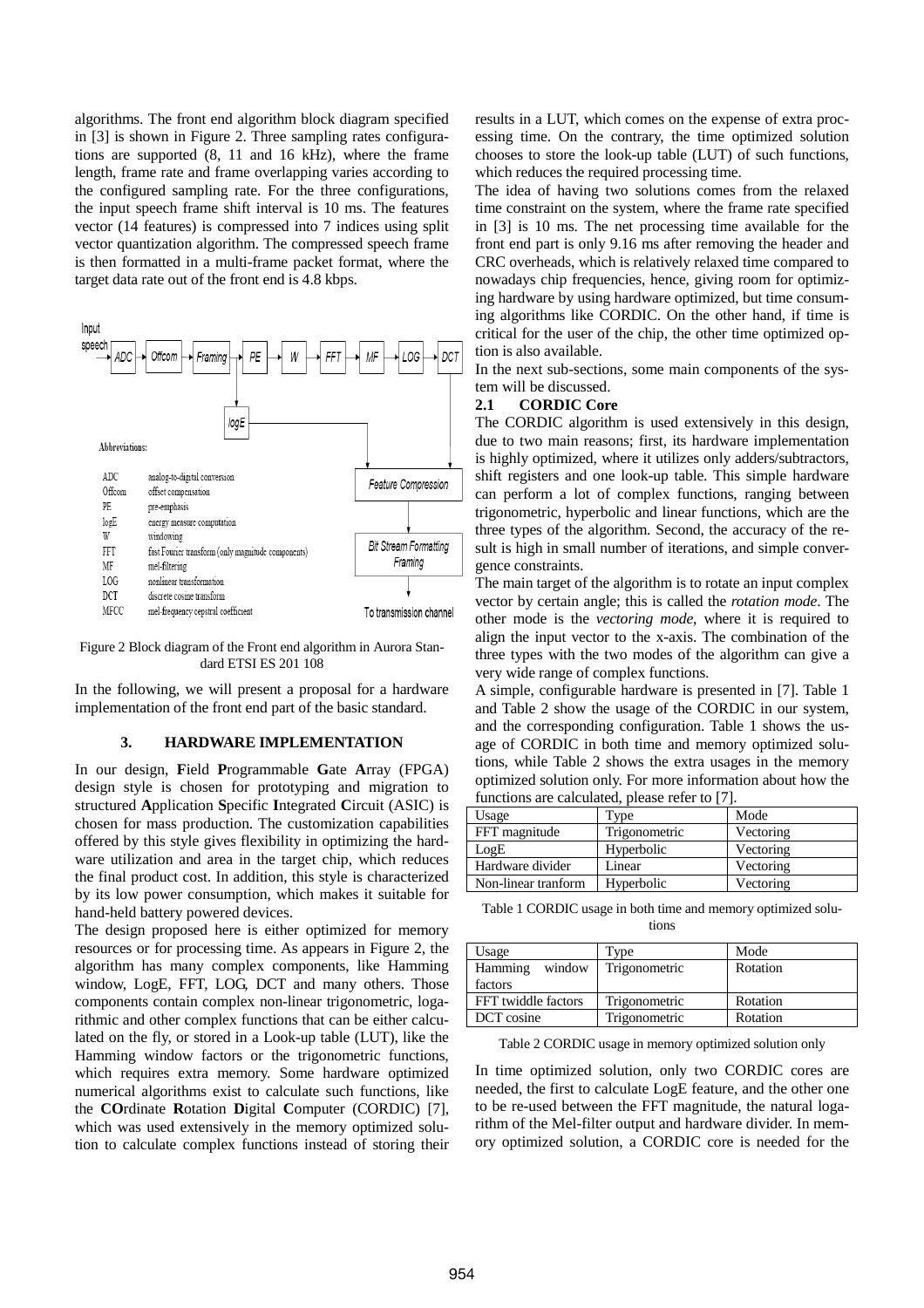Hamming window, and another one for the LogE feature, and the last one to be re-used between FFT, Mel-output natural logarithm, hardware divider and DCT.

#### **2.2 Hamming window**

The Hamming window equation is [3]:

$$
s_w(n) = \left\{ 0.54 - 0.46 \times \cos\left(\frac{2\pi(n-1)}{N-1}\right) \right\} \times s_{pe}(n), \ 1 \le n \le N
$$

Where N is the speech frame length in samples, n is the sample order,  $S_{pe}$  is the pre-emphasis filter result and  $S_w$  is the window filtered sample.

In the memory optimized solution, CORDIC module [7] is used to calculate the cosine in the above equation with every new sample, and hence the window factor is calculated.

In the time optimized solution, only half of the window is stored in a LUT ROM, and the rest is deduced from it.

**2.3 Fast Fourier Transform (FFT)**

The basic FFT equation is [3]:

$$
bin_{k} = \left| \sum_{n=0}^{FFTL-1} s_{w}(n) e^{-jnk \frac{2\pi}{FFTL}} \right|, \quad k = 0, ..., FFTL-1.
$$

Where  $\text{bin}_{k}$  is the magnitude of the resulting FFT coefficients, and FFTL is the length of the FFT result vector.

Split radix-2 algorithm was used for FFT calculation [1] [2] and [6]. In the memory optimized solution of FFT, shown in Figure 3, the twiddle factor complex multiplication involved in the butterfly operations is interpreted as vector rotation, since multiplication by a complex exponential is equivalent to rotating the multiplied complex vector by the argument of the exponential. Here the hardware optimized CORDIC core [7] is utilized as shown in the architecture below. This optimized core reduces the hardware utilization and memory requirements.

On the other hand, the time optimized solution tends to store the twiddle factors in a LUT ROM of length equals to the length of the FFT vector, and performing complex multiplication of the FFT vectors and the complex exponential, which requires extra memory and hardware multipliers. However, instead of storing all the twiddle factors, only the first quadrant values of the cosine function is stored, where the rest of the wave can be deduced from it. Sine values of the complex exponential can be deduced from the cosine values. This reduces the memory requirements by 75%. The time optimized architecture is similar to the one in Figure 3, with substitution of the CORDIC core with LUT ROM of the twiddle factors.

# **2.4 Discrete Cosine Transform (DCT)**

The DCT basic equation is [3]:

$$
C_i = \sum_{j=1}^{23} f_j \times \cos\left(\frac{\pi \times i}{23} (j - 0.5)\right), \quad 0 \le i \le 12
$$

Where  $C_i$  is the 13 dimension result vector of the DCT, and  $f_i$ is the result of the non-linear transformation after the Melfilter banks output.

Same discussion about the Hamming window goes here, where the memory optimized solution calculates the cosine values using CORDIC core [7], while the time optimized solution stores the cosine values in a LUT ROM.



Figure 3 Memory optimized FFT architecture

## **2.5 Memory manager**

This component is implementation specific, and not mentioned in [3]. It controls the access to the system RAM and ROM. The RAM memories used in the system are:

- *Input samples RAM*: this memory is managed in a circular buffer fashion to manage the frame overlapping requirements. It has size of N (speech frame length).
- *I RAM:* this memory is used to store the real part of the intermediate FFT radix-2 stages. It holds the real input and output of the FFT. It has size of FFTL (the FFT length).
- *Q RAM:* same as I RAM, but for the imaginary part of the intermediate FFT radix-2 stages.

The last two memories are re-used in the Mel-filter and DCT components after the FFT is finished. The system has some ROM memories to hold some constant values:

- *Mel-filter banks centre frequencies (25 entries)*
- *Quantization tables (14 tables, each of length = 64 entries, except for tables 12 and 13, which have 256 entries)*

In addition, the time optimized solution needs extra ROM:

- *Hamming Window factors (N/2 length, where N is the speech frame length)*
- *Twiddle factors (FFTL/4 length, where FFTL is the length of the FFT result vector)*
- *DCT factors (24 DCT factors)*

#### **4. SYSTEM EVALUATION**

The evaluation of the presented design will be held on three axes: First, the system hardware utilization and time performance will be presented. Second, some of the main system components that are usually used in benchmarking are compared to third party reference designs and other designs. And at last, the compliance of the system output is validated against the official standard test vectors provided by the ETSI.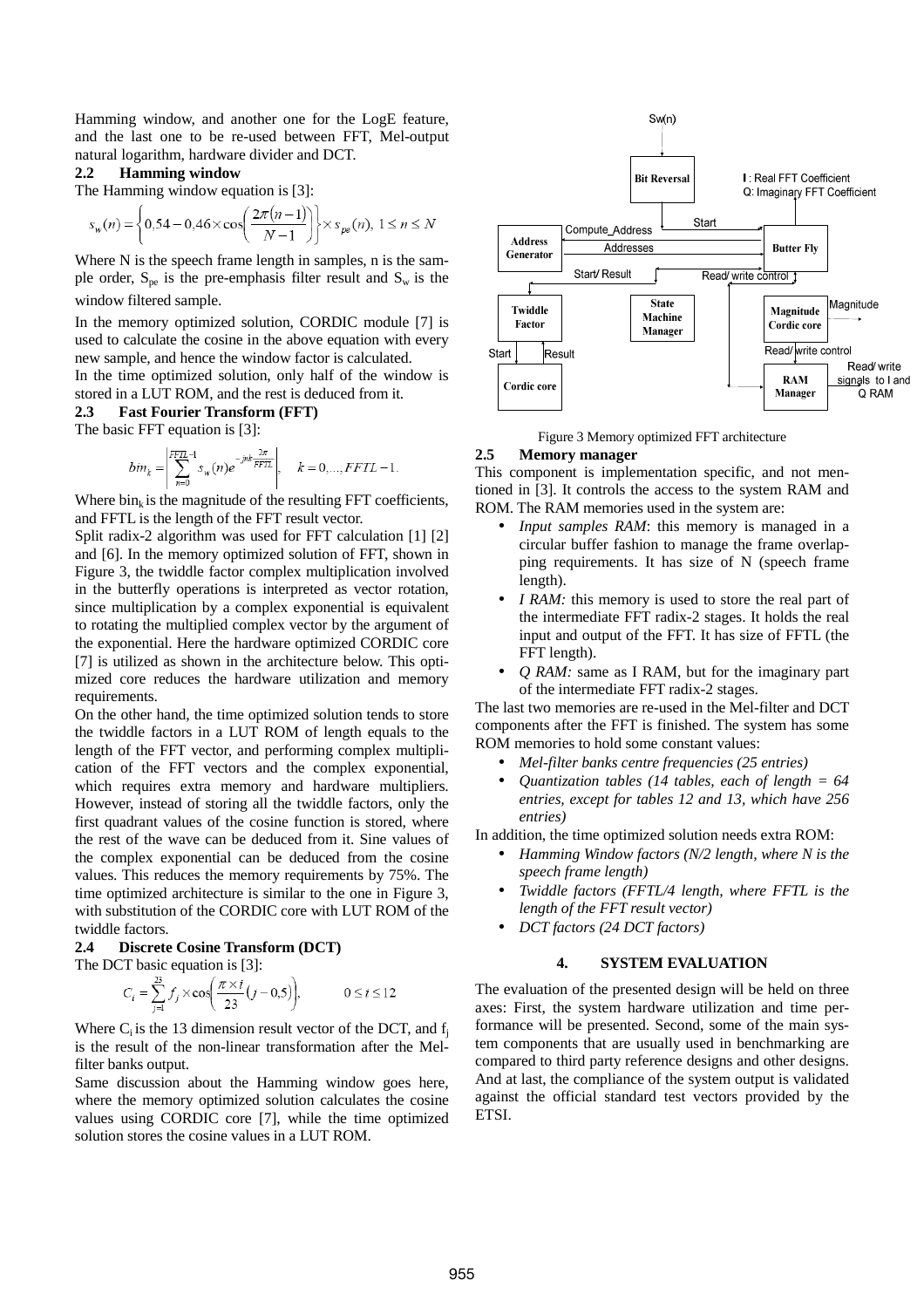## **3.1 Hardware utilization and Processing time performance**

Table 3 shows the result of synthesising the design on the 10K gates Altera FPGA device Cyclone III EP3C10U256C8, for both memory and time optimized solutions, with the three configurations specified in the Aurora standard [3].

| Solution      | Configuration | Logic gates | Total<br>Mem- |
|---------------|---------------|-------------|---------------|
|               |               |             | ory           |
| Memory<br>op- | 8 kHz         | 9,980 (97%) | 4.47 Kbytes   |
| timized       | 11 kHz        | 9,980 (97%) | 4.75 Kbytes   |
|               | 16 kHz        | 9,722 (94%) | 6.45 Kbytes   |
| Time          | 8 kHz         | 8,160 (79%) | 4.87 Kbytes   |
| optimized     | 11 kHz        | 8,160 (79%) | 5.18 Kbytes   |
|               | 16 kHz        | 8,160 (79%) | 7.19 Kbytes   |

Table 3 Hardware utilization of the memory and time optimized solutions over the three configurations

Table 4 shows the frame processing time performance as a percentage of the net allowed frame time after removing the header and CRC overheads (9.16 ms). A chip frequency of 100 MHz (after synthesis) is assumed.

|                  | 8 kHz   | $11$ kHz | $16$ kHz |
|------------------|---------|----------|----------|
| Memory optimized | 1.3856% | 1.4459%  | 2.7021\% |
| Time optimized   | 0.8563% | 0.9166%  | 2.005%   |

Table 4 processing time performance of the memory and time optimized solutions

Table 4 shows that the time optimized solution gives better results in terms of hardware utilization of logic gates and time performance. On the other hand, the memory optimized solution is better in terms of memory usage, but not so far from the time optimized solution.

# **3.2 Comparison to other designs**

In this section the FFT and CORDIC modules are evaluated against the Altera reference designs and other designs. Altera reference designs are available from Altera to be used as IP core (called MegaCore function or Mega function), with documentation available on Altera web site, *www.altera.com*. *3.2.1 FFT vs. other design*

The FFT component is usually used to benchmark most of **D**igital **S**ignal **P**rocessing (DSP) systems. Table 5 shows the comparison between Altera's reference design of the FFT (Burst data flow architecture, 256 points, single output, 16 bits signal width) [12], other designs and the FFT of our system, in the time optimized solution. All designs have 16 bits fixed point signal length, and 256 point FFT length.

|            | <b>FPGA</b>   | Logic | Mem-   | Multi-         | Clock |
|------------|---------------|-------|--------|----------------|-------|
|            |               | Ele-  | ory    | pliers         | Cycle |
|            |               | ments | (Bits) | (18X18)        | Count |
| Altera     | Cyclone III   | 1,463 | 9,472  | 4              | 1628  |
| [12]       | EP3C10F256C6  |       |        |                |       |
| Design     | Stratix II    | 6702  | 20480  | 48             | 43    |
| in $[9]$   | EP2S15F672C3  |       |        |                |       |
| Design     | Stratix II    | 1334  |        |                |       |
| in [10]    | EP2S60F1020C4 |       |        |                |       |
| Front      | Cyclone III   | 998   | 9,232  | $\overline{4}$ | 256   |
| end        | EP3C10F256C6  |       |        | (18X18)        |       |
| <b>FFT</b> |               |       |        |                |       |

Table 5 FFT comparison to other designs

The results in Table 5 show that the FFT design presented here outperforms Altera reference design in terms of hardware utilization of logic elements and memory bits, while they both utilize 4 18x18 multipliers. In terms of time performance, the local FFT design takes only 256 cycles to finish, while the reference design takes 1628 cycles, which means that the reference design takes 6.36 times as that of the local FFT design.

The design in [9] is very efficient in terms of clock cycles count, however, this comes on the expense of hardware, memory and multipliers resources usage.

The enhanced performance of the FFT design proposed here is due to the following reasons:

- The optimized usage of memory, especially in the LUT of the sine and cosine factors as discussed in 2.3.
- Fixing the internal signals lengths to 16 bits (less than 18) optimizes the usage of the embedded multipliers (18 x 18) on the FPGA.
- Using the dual-port RAM feature of the used FPGA enables simultaneous memory access during FFT stages, which improved the time performance by 50%.
- Using split-radix FFT algorithm with only *one* butterfly core and iterating on it highly reduced the hardware utilization.
- Pipelining between the FFT components (bitreversal, butterfly, twiddle factors and address generator) improved the time performance.

*3.2.2 CORDIC vs. Altera's reference design* 

Table 6 shows the comparison between Altera's CORDIC reference design [11] and our implementation of the CORDIC hardware on Cyclone FPGA devices.

| . <del></del>           |        |                |  |
|-------------------------|--------|----------------|--|
|                         | Clocks | Logic elements |  |
| Altera's Reference   16 |        | 963            |  |
| <b>CORDIC</b>           |        |                |  |
| Front end CORDIC        | 16     | 399            |  |
| Ratio (Reference/       |        | 2.41           |  |
| Local design)           |        |                |  |

Table 6 CORDIC benchmarking against Altera's reference design

The results in Table 6 show that the local CORDIC design takes the same clock cycles to finish as the reference design. However, in terms of logic elements utilization, the reference CORDIC design uses logic elements about 2.4 times as the local CORDIC design.

## **3.3 Compliance to the ETSI Aurora Basic Standard**

The ETSI provides reference high level C-Code together with reference test vectors of 8 ms of continuous speech, which represents about 813 speech frame, to test proprietary implementations against them to prove compliance to the Aurora standard. The design presented here was tested against those results. Table 7 shows average fixed point error between the reference and the **S**ystem **U**nder **T**est (SUT), with 8 and 16 kHz configurations. The word length is 16 bits.

|             |       | 8 kHz    | $16$ kHz |
|-------------|-------|----------|----------|
| Average     | fixed | 0.002621 | 0.004883 |
| point error |       |          |          |

Table 7 Average fixed point error in 8 and 16 kHz configurations